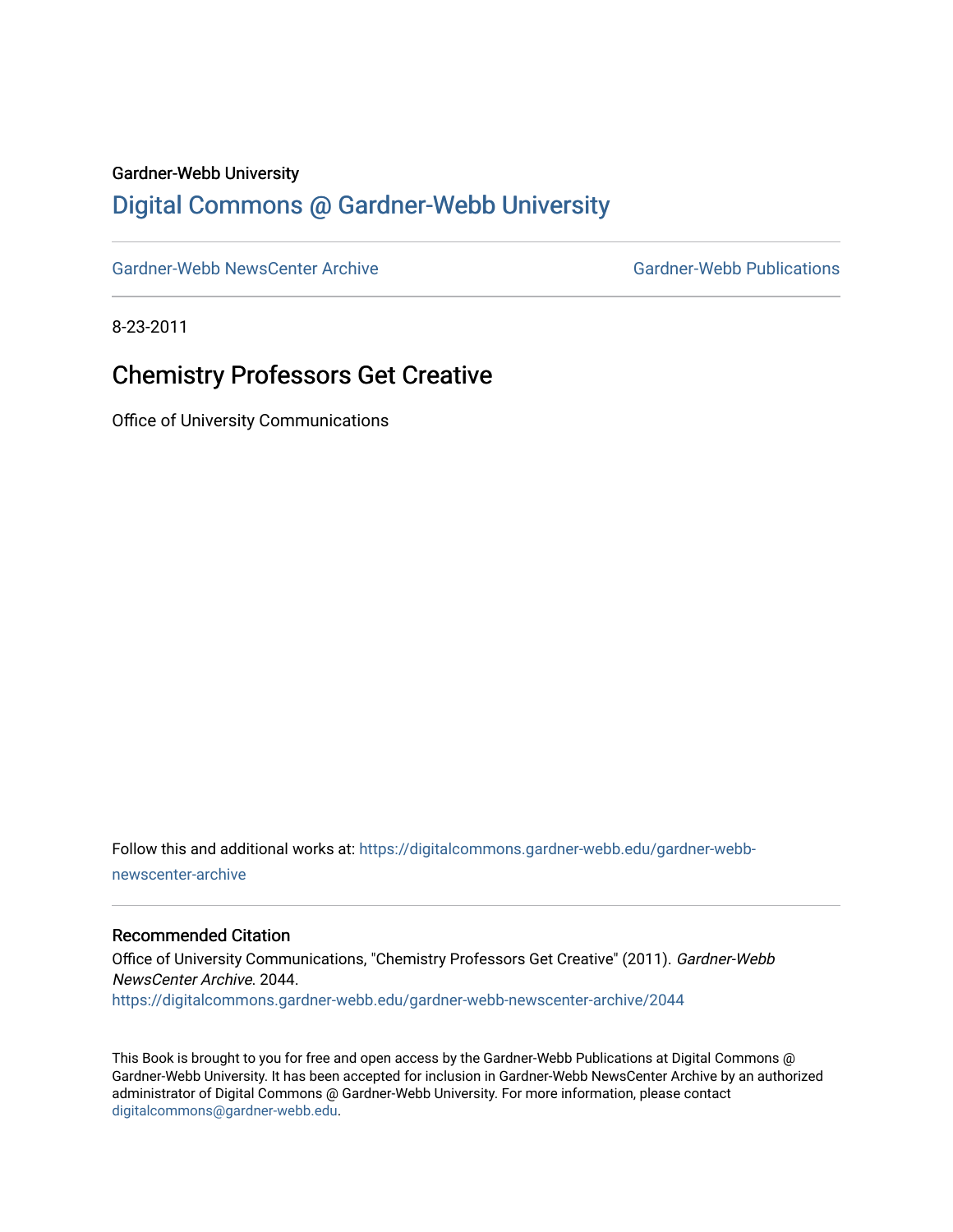# **Chemistry Professors Get Creative**

**webpublish.gardner-webb.edu**[/newscenter/chemistry-professors-get-creative/](https://webpublish.gardner-webb.edu/newscenter/chemistry-professors-get-creative/)

Office of University Communications **August 23, 2011** Communications August 23, 2011

*Three Gardner-Webb Chemistry Professors Participate in National Science Foundation Workshops*

**Chemistry** BOILING SPRINGS, N.C. – Three Gardner-Webb University chemistry professors recently participated in the National Science Foundation's Chemistry Collaborations, Workshops and Communities of Scholars (cCWCS) Program to gain valuable insight that will bolster the quality of their chemistry teaching. Gardner-Webb was one of only four schools nationwide to send three faculty members to the workshops.

Interested professors from all around the country submitted applications, including teaching qualifications and course development proposals, to participate in one of 10 different workshops at different sites around the country. Approximately 20 participants were selected for each workshop, and among them were Gardner-Webb's Dr. Stefka Eddins, Dr. Benjamin Brooks, and Dr. Venita Totten.

Eddins and Brooks explored the interdisciplinary convergences between art and science in the "Chemistry in Art Workshop" at Whitman College in Walla Walla, Wash. The workshop focused on the role of inorganic, physical and analytical chemistry in the world of art. During valuable laboratory experience and several field trips, Eddins and Brooks examined the scientific properties of a variety of dyes, colors, artistic surfaces and materials, and they hope to use their new insight to develop a team-taught honors-level course in Chemistry and Art during Gardner-Webb's Spring 2013 semester.

"This National Science Foundation-sponsored workshop was a great opportunity to explore the fascinating connections between chemistry, various forms of visual art, and art conservation, as well as to interact and exchange ideas with colleagues from around the country," Eddins said. Brooks added, "I'm really excited about developing the new course with Dr. Eddins. I think it will be a great opportunity to involve a broad range of our students in a truly interdisciplinary course. In particular, I am looking forward to applying the skills we learned such as paper making, dye synthesis, and cyanotype photography."

Totten, who has long enjoyed a fascination with forensics, attended the "Forensic Science Workshop" at Williams College in Williamstown, Mass. She explored some of the specialized fields of forensic science and the technologies involved with them, which she says will enhance her course in Forensic Chemistry that she taught for the first time in Spring 2011.